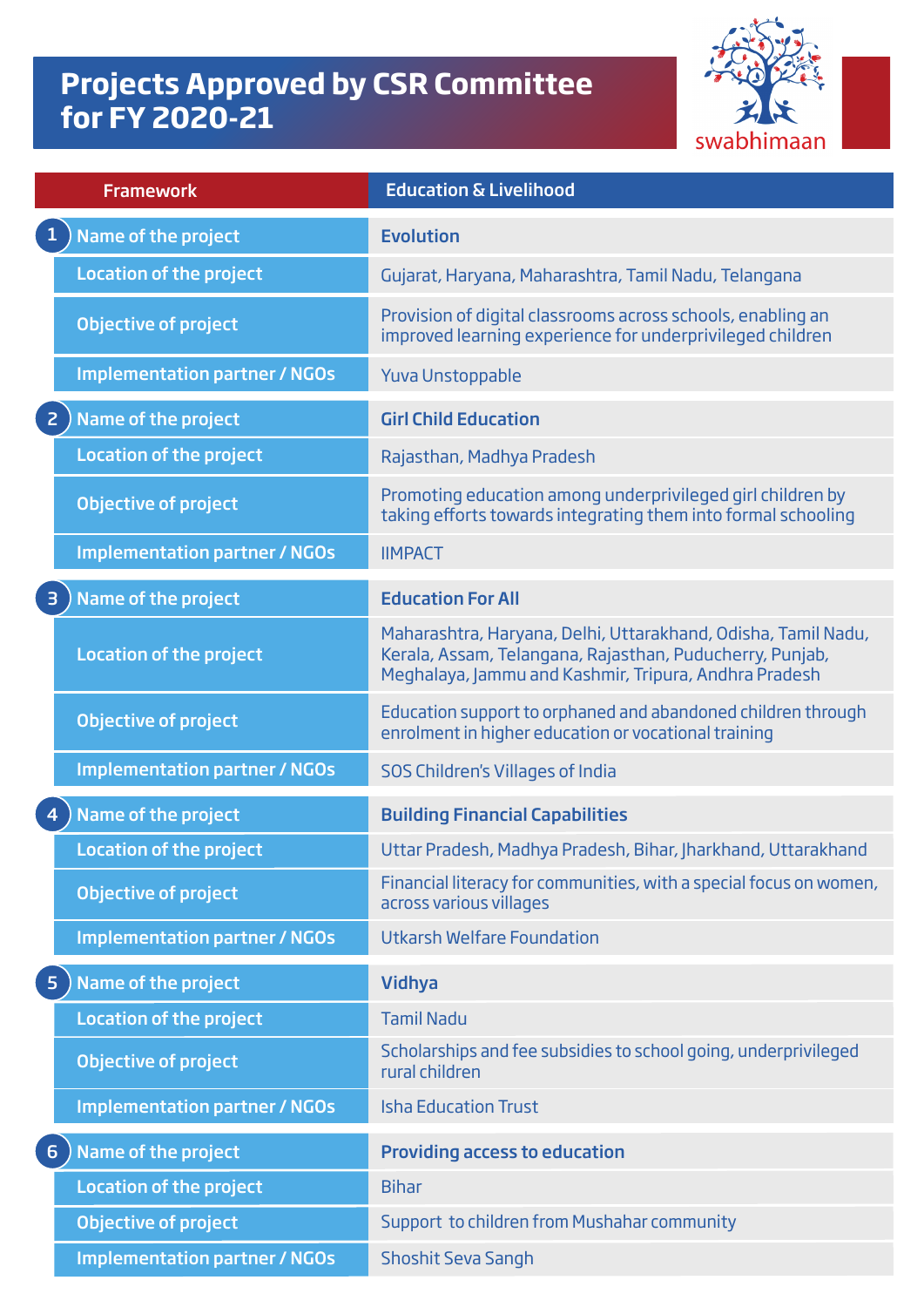| <b>Himachal Pradesh</b>                                                                                                                                   |
|-----------------------------------------------------------------------------------------------------------------------------------------------------------|
| Education support for underprivileged children of migrant workers                                                                                         |
| <b>Community Growth Society</b>                                                                                                                           |
| <b>Udbhav School</b>                                                                                                                                      |
| Telangana                                                                                                                                                 |
| Education support for underprivileged girl children                                                                                                       |
| IIMAAA (Hyderabad Chapter) Charitable Trust                                                                                                               |
| <b>Blended Learning</b>                                                                                                                                   |
| Delhi, Maharashtra, Gujarat, Karnataka, Telangana, Tamil Nadu                                                                                             |
| Providing support for an improved learning environment                                                                                                    |
| <b>Teach to Lead</b>                                                                                                                                      |
| <b>Bombay Scottish School</b>                                                                                                                             |
| Maharashtra                                                                                                                                               |
| Restoration and renovation of school buildings                                                                                                            |
|                                                                                                                                                           |
| The Bombay Scottish Orphanage Society                                                                                                                     |
| <b>Employability Skill</b>                                                                                                                                |
| Maharashtra                                                                                                                                               |
| Training of youth with a minimum 70 percent placement                                                                                                     |
| <b>TNS India Foundation</b>                                                                                                                               |
| <b>Health &amp; Sanitation</b>                                                                                                                            |
| <b>Healthy Baby Wealthy Nation</b>                                                                                                                        |
| Jharkhand, Odisha, West Bengal                                                                                                                            |
| Reducing the prevalence of malnutrition amongst under 5 children<br>through large scale awareness and micro level interventions at<br>the household level |
| Bandhan Konnagar                                                                                                                                          |
| <b>Save Little Hearts</b>                                                                                                                                 |
| <b>Tamil Nadu</b>                                                                                                                                         |
| Surgeries/ Treatment for underprivileged children suffering with<br>congenital heart defects (CHD)                                                        |
|                                                                                                                                                           |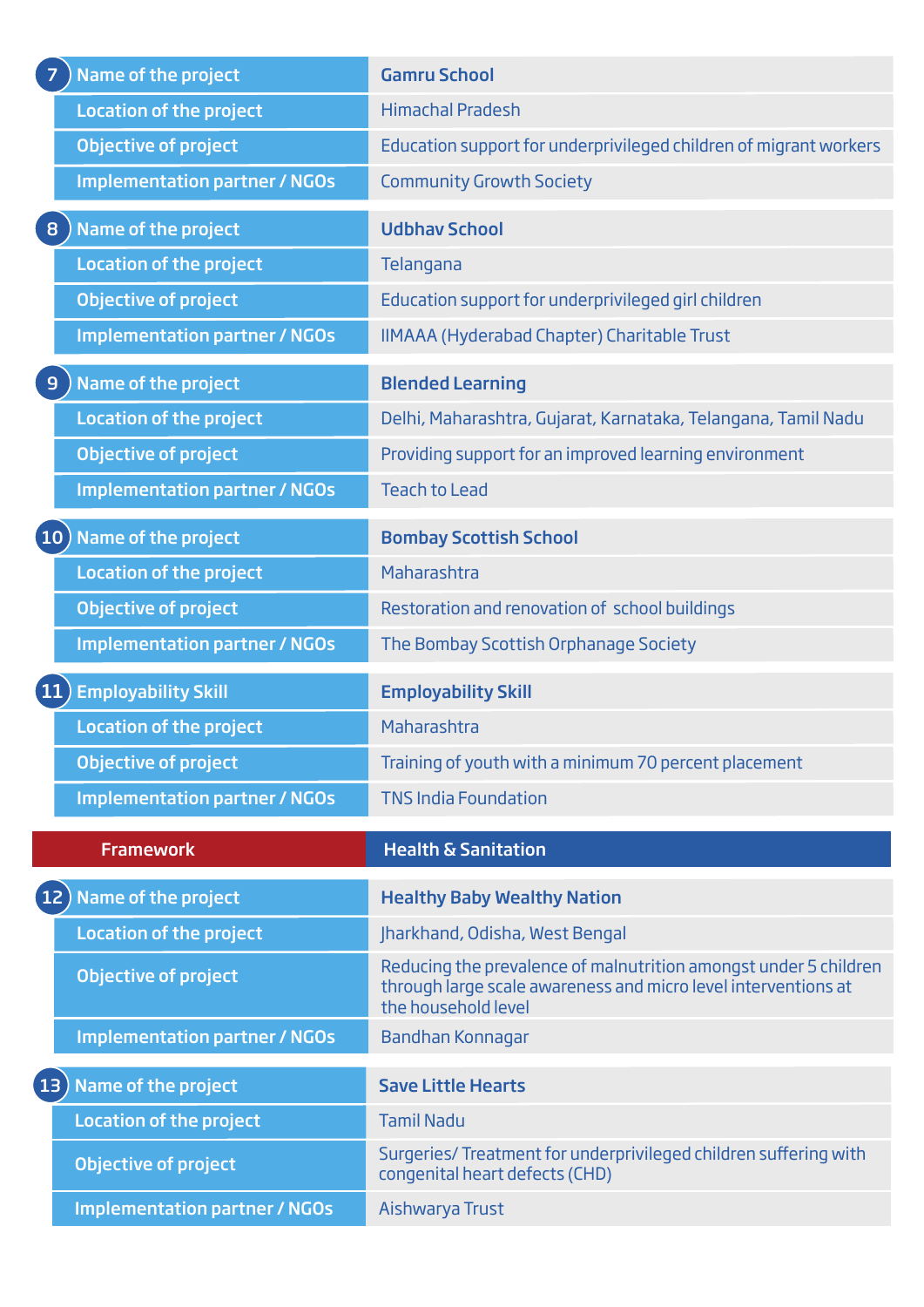| 14) Name of the project                | <b>Change for Childhood Cancer</b>                                                                                            |
|----------------------------------------|-------------------------------------------------------------------------------------------------------------------------------|
| <b>Location of the project</b>         | Tamil Nadu, West Bengal, Puducherry                                                                                           |
| <b>Objective of project</b>            | Treatment and accommodation support for children suffering with cancer                                                        |
| <b>Implementation partner / NGOs</b>   | <b>Cankids Kidscan</b>                                                                                                        |
| Name of the project<br>15)             | <b>Elimination of Clubfoot</b>                                                                                                |
| <b>Location of the project</b>         | Tripura, Manipur, Nagaland, Sikkim, Odisha, Uttar Pradesh, Madhya Pradesh                                                     |
| Objective of project                   | Clubfoot surgeries for underprivileged children                                                                               |
| <b>Implementation partner / NGOs</b>   | <b>Cure International India Trust</b>                                                                                         |
| $(16)$ Name of the project             | <b>Access to Preventive Healthcare</b>                                                                                        |
| <b>Location of the project</b>         | Uttar Pradesh, Madhya Pradesh, Bihar, Jharkhand                                                                               |
| <b>Objective of project</b>            | General health camps and awareness sessions for underprivileged<br>families in villages                                       |
| <b>Implementation partner / NGOs</b>   | <b>Utkarsh Welfare Foundation</b>                                                                                             |
| Name of the project<br>17 <sup>2</sup> | <b>Contribution to Swachh Bharat Kosh</b>                                                                                     |
| <b>Location of the project</b>         |                                                                                                                               |
| <b>Objective of project</b>            | Providing contribution for promoting sanitation                                                                               |
| <b>Implementation partner / NGOs</b>   | <b>Swachh Bharat Kosh</b>                                                                                                     |
|                                        |                                                                                                                               |
| <b>Framework</b>                       | <b>Environmental Sustainability</b>                                                                                           |
| 18) Name of the project                | <b>Creating City Forests</b>                                                                                                  |
| <b>Location of the project</b>         | Maharashtra                                                                                                                   |
| <b>Objective of project</b>            | Creation of city forest covers across multiple localities                                                                     |
| <b>Implementation partner / NGOs</b>   | <b>Keshav Srushti</b>                                                                                                         |
| <b>Framework</b>                       | <b>Covid-19 Response</b>                                                                                                      |
| 19) Name of the project                | <b>Contribution to PM CARES</b>                                                                                               |
| <b>Location of the project</b>         |                                                                                                                               |
| <b>Objective of project</b>            | Providing contribution towards Prime Minister's Citizen Assistance<br>and Relief in Emergency Situations Fund (PM CARES Fund) |
| <b>Implementation partner / NGOs</b>   | PM CARES (Direct Implementation)                                                                                              |
| Name of the project<br>$ 20\rangle$    | <b>Healthcare facilities and supplies</b>                                                                                     |
| <b>Location of the project</b>         | Maharashtra                                                                                                                   |
| <b>Objective of project</b>            | Providing medical support to hospitals and essential health workers                                                           |